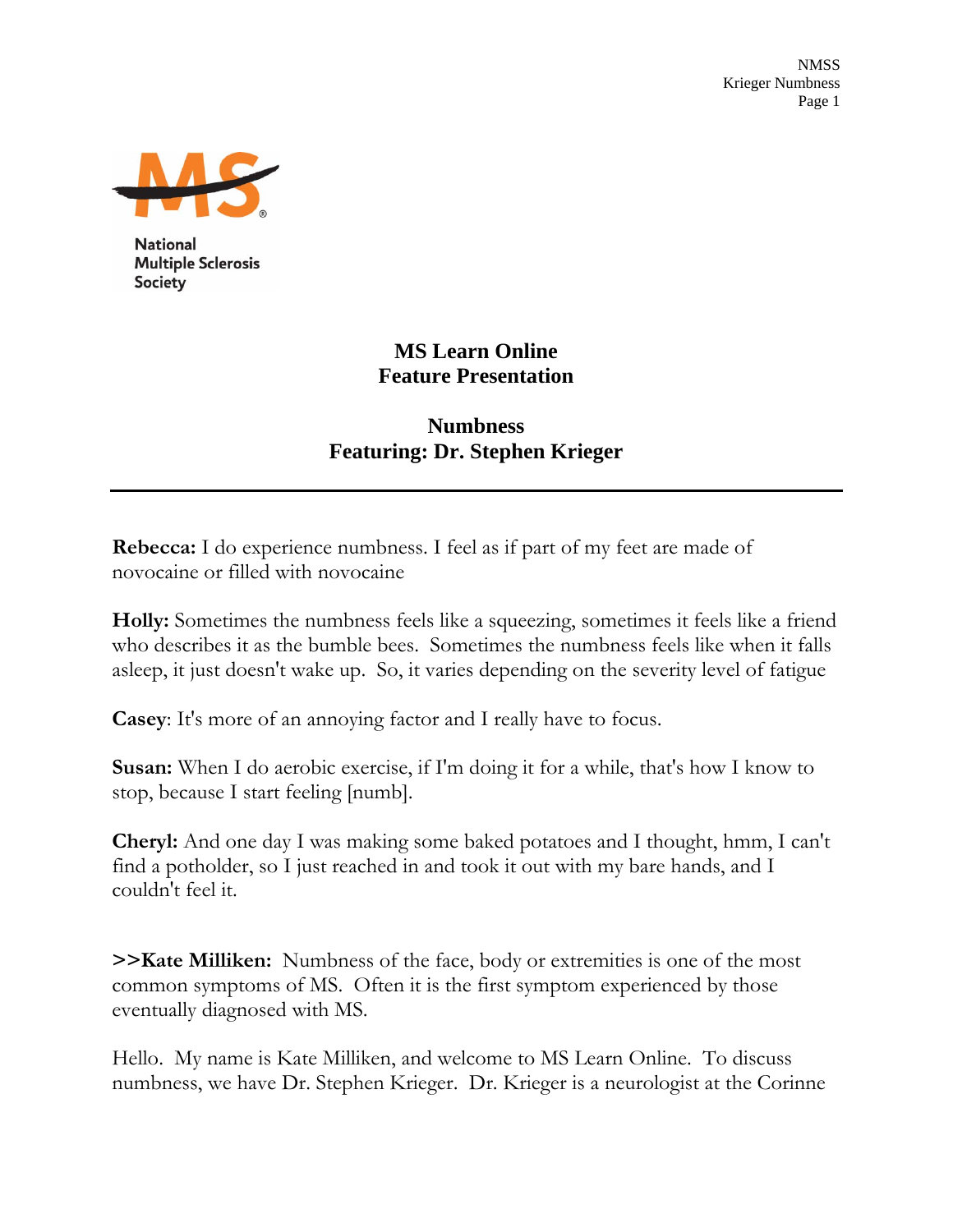Goldsmith Dickinson Center for MS, and an assistant professor at the Mount Sinai Medical Center, both in New York City. Welcome to MS Learn Online, Dr. Krieger.

**>>Dr. Stephen Krieger:** Thank you for having me.

**>>Kate Milliken:** So, why don't we start with you actually giving us a little description of what numbness is.

**>>Dr. Stephen Krieger:** Well, numbness is a word that comes to mean a lot of things. It in general describes a loss of sensation. When patients describe numbness, they could mean that they can't feel things that they usually feel. Often, they also mean that they are feeling unusual things. This is commonly described as pins and needles. A term that we use for that is paresthesias. Sometimes that can be uncomfortable or annoying. Other times it can actually be, frankly, painful or normal sensations that should feel not unpleasant, like water, can somehow feel very unpleasant, like sand or hot rocks.

Numbness is a common symptom in MS because MS is a demyelinating disease that affects the conduction of signal from the brain to the body, and from the body to the brain. When the signals coming from the body to the brain are affected, the brain is no longer getting normal sensory information, and in the absence of that information, numbness is the common description for it. Now, that can feel -- that can exist in either the legs or arms, it can exist across the body. And I also think of symptoms like the "MS hug," this tight, squeezing feeling that many patients with MS can feel either around their mid-section or around their limbs as a form of numbness, a type of loss of normal sensation.

**>>Kate Milliken:** How many of your patients would you say generally experience numbness, and why do you think it's so common?

**>>Dr. Stephen Krieger:** Well, it is probably present in perhaps half of my patients at some point in time or another. It can sometimes occur in the setting of an MS relapse or an MS attack. In that setting, numbness can come on relatively acutely over a day or a few days and persist for a week or a few weeks and then fade. Numbness can also be a persistent symptom in MS, so sometimes patients will have that for the long term and not just as part of an acute relapse.

And it's extremely common, because most of what our brain and our spinal cord are designed to do is to feel things and perceive things from the world. So, any MS lesion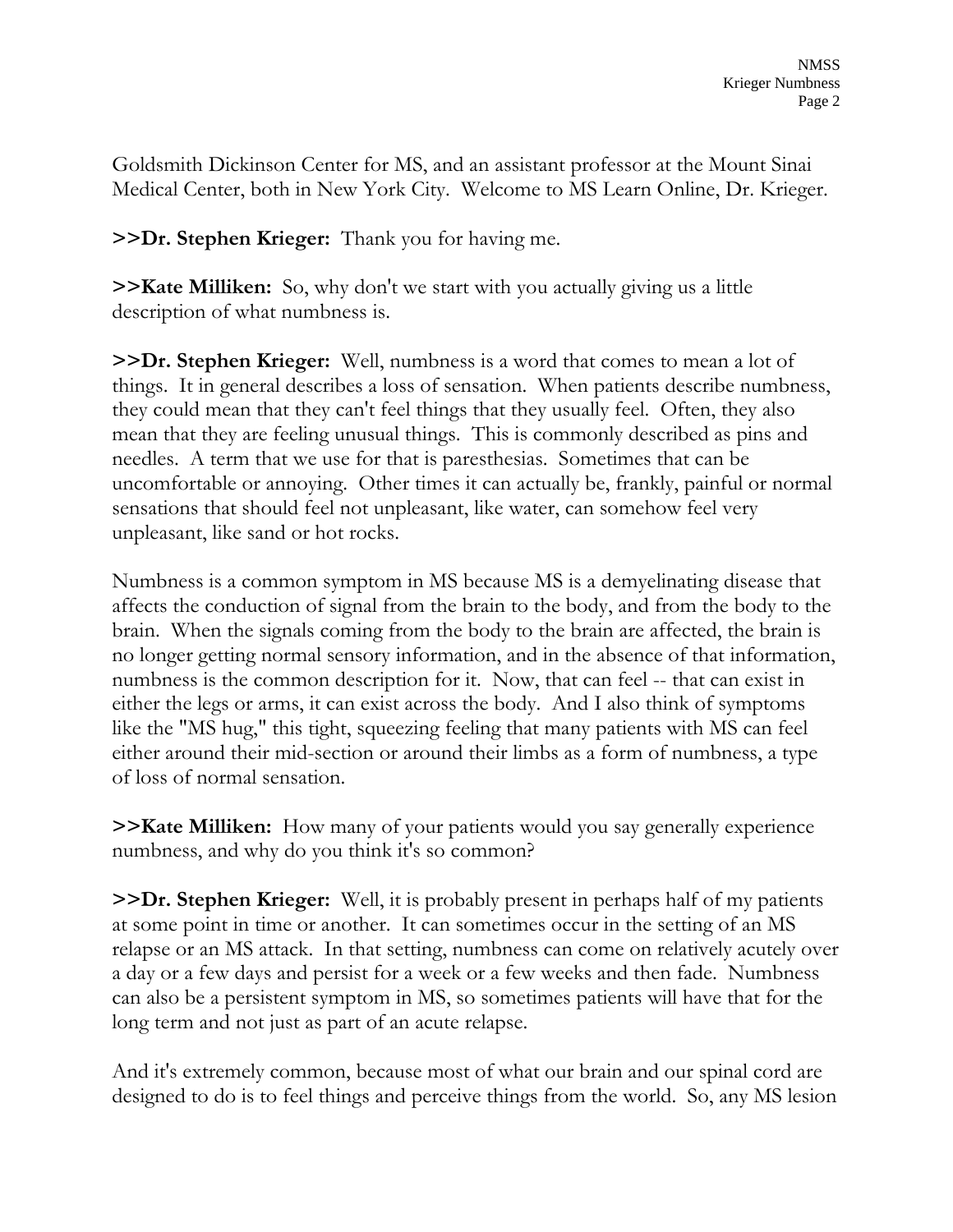along the way in the spinal cord, which is a vulnerable area in MS, can interrupt some of those fibers and some of those signals that are coming through from the body to the brain and cause numbness.

**>>Kate Milliken:** Numbness, as you said, can have so many different levels in terms of light to heavy. Can you explain what kind of impact numbness can have on a patient?

**>>Dr. Stephen Krieger:** Well, numbness is something that we take seriously, but it doesn't worry us quite as much as other symptoms in MS. I would say that in general, motor weakness or clumsiness or imbalance, or loss of vision, are things that we are more worried about in a sense than numbness. But if numbness is extremely mild and is just an intermittent sense of tingling or pins and needles, that's of less concern. It doesn't usually take away any abilities from anyone. It can be distracting, but it's not otherwise disabling. However, when numbness is severe, when there is a profound loss of sensation, that can cause difficulties with function and even disability.

An example of that might be if somebody is right-handed and they have a significant amount of numbness in their dominant hand, that could impair their ability to write or to type, or to do other things if they can't feel their fingers as well as they usually do. And in that way, numbness can be a concerning symptom, and if it's part of a relapse that has caused numbness like that, that is something that we would consider treating with a course of steroids for that relapse.

**Cheryl:** When I'm running or walking, my foot gets numb and luckily I have the ankle/foot orthotics, so I know I won't trip or fall.

**Cheryl:** What I found helps me when I'm feeling tingling and numbness is actually to do some weight-lifting exercises or strength training exercises. Even if it's just something simple like doing pushups against the wall, it seems to help.

**>>Kate Milliken:** Are there any strategies that you would recommend to patients to deal with their numbness?

**>>Dr. Stephen Krieger:** Well, numbness, the loss of sensation, is not something that we have medicines that can particularly treat unless it has happened in the setting of a relapse and we treat it with steroids. Numbness, when it takes on an uncomfortable or painful tingling type of feeling is something that we can treat with a